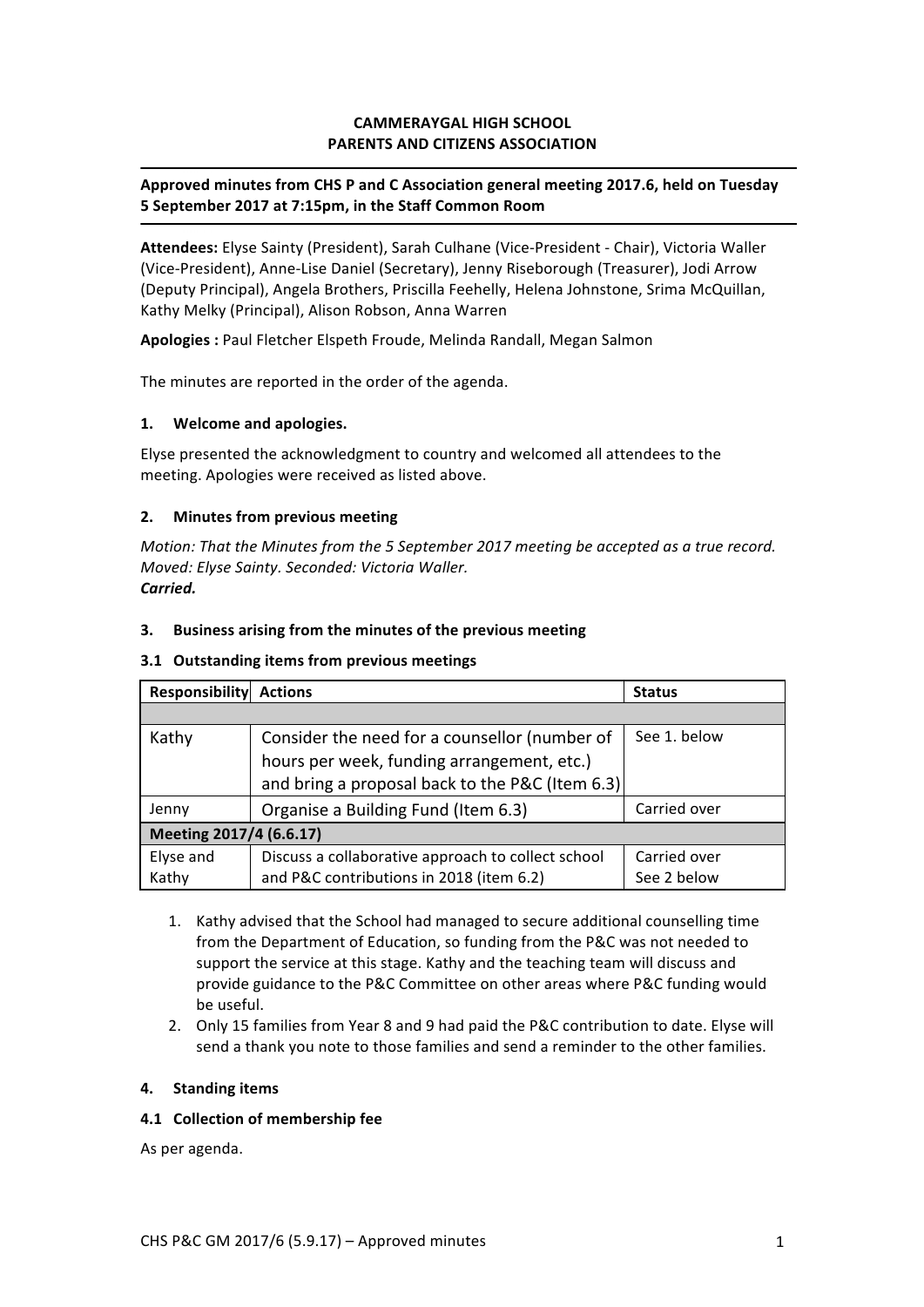### **4.2 Working with Children check**

As per agenda.

## **5. Correspondence**

## NSW P&C Federation bulletins and journals

Under this item, the Committee discussed the attendance requirements for SRE. Kathy and Jodi clarified the SRE schedule and took note that some families had commented on being confused about school starting times.

## **6. Reports**

## **6.1 Principal's report**

Kathy reported on the following:

- Soiree: very successful event. Kathy thanked the P&C for the donation for the food.
- Canteen: Kathy met with the canteen committee and it was agreed that the school would start the tender process. The current provider will be given three months notice and would be allowed to put a tender again. The Committee raised concerns that the current provider had managed to win tenders at other schools by being able to propose very low prices and due to the lack of competition.
- Senior uniform: feedback from the students about the proposed Senior uniform was positive. The SRC agreed that:
	- $\circ$  The Senior uniform should be worn by students from Year 10.
	- $\circ$  The tie for girls should be the same as the tie for boys.
	- $\circ$  The girls' shirt would have a similar collar to that of the boys'.
	- $\circ$  The new waterproof jacket should have a hood.
- Orientation Day: 5 December

# **6.2 President's report**

Elyse reported on the following:

- Senior Campus: All families who had a sent a letter to the local politicians had received a formal letter back, but the response was disappointing. Elyse had contacted Felicity Wilson again. In the meantime, the CEO of the Northern Suburbs Netball Association had contacted Elyse to let her know that the association was very keen to co-fund the court. He will meet with Gladys Berejiklian and will get in contact with the Department of Education to discuss a way forward.
- Mums' Night Out: thank you to Alison for organising.
- Soiree: thank you to the Maker's Loft for sewing the backdrop curtain.

*Motion:* that the P&C authorise the expenditure of \$163.05 (one hundred and sixty three five dollars and five cents) for the purchase of the fabric for the backdrop curtain. *Moved: Elyse Sainty. Seconded: Alison Robson. Carried*

# **6.3 Treasurer's report**

As tabled.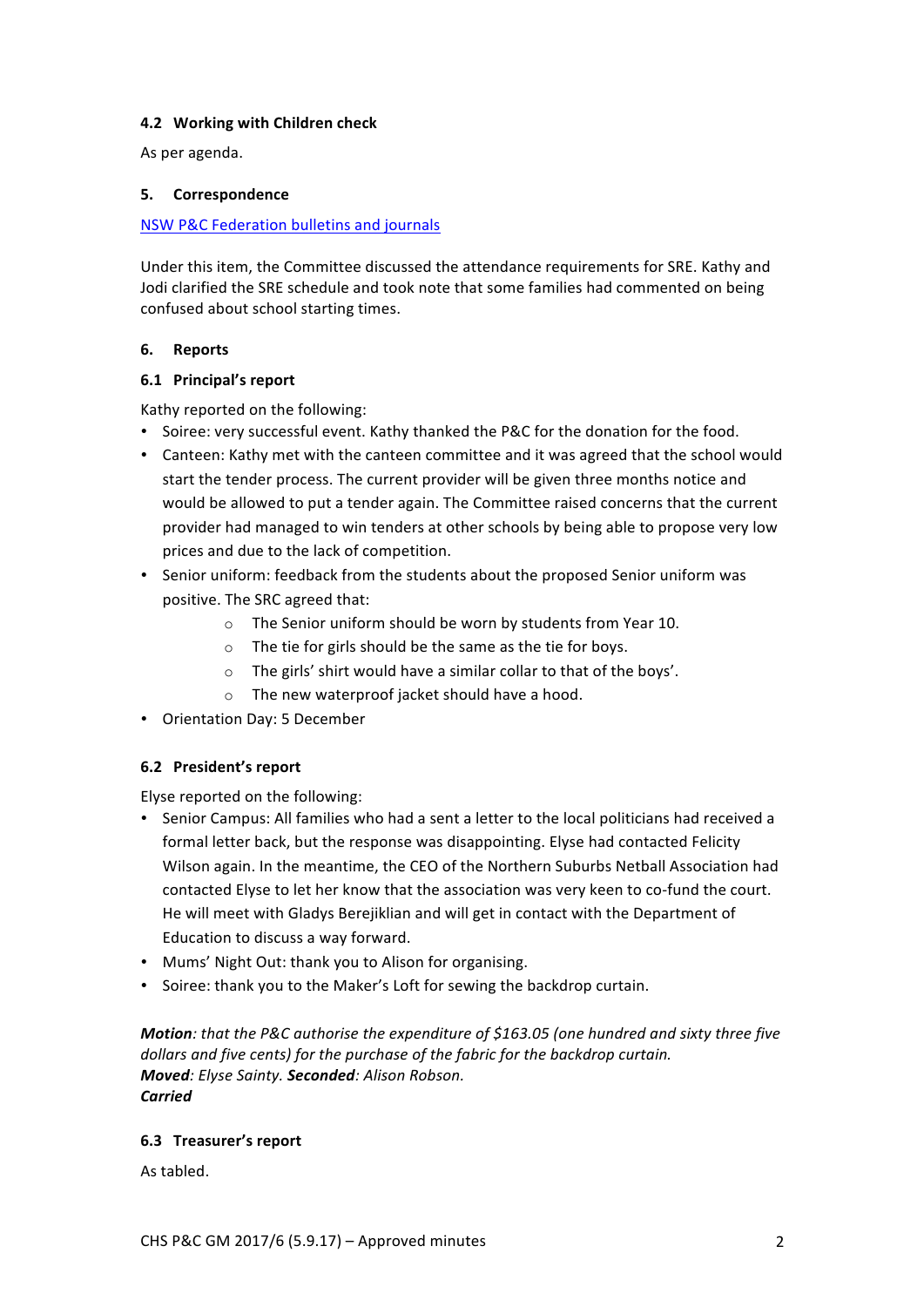### **7. Governance**

There was no business under this item.

## **8. General business**

## **8.1 Communication Sub-committee**

The Committee considered the proposal for the P&C to pay for fruit boxes to be delivered to the teachers' room during the semester. It was agreed that it would be trialled for the rest of the year and reconsidered at the beginning of 2018.

*Motion:* that the P&C authorise the expenditure of \$700 (seven hundred dollars) for the purchase of fruit boxes to be delivered fortnightly to the teachers' room. *Moved: Srima McQuillan. Seconded: Victoria Waller. Carried*

# **8.2 Community and Environment Sub-committee**

No report.

## **8.3 Music Sub-committee**

No report.

## **8.4 Social and fund-raising Sub-committee**

Priscilla reported on the following:

- Local Council elections on 9.09.2017: volunteers were still needed to help with the sausage sizzle and families were reminded to bake for the bake stall.
- Afternoon of the 17.9.2017: picnic at Balmoral Beach.

# **8.5 Sports Sub-committee**

Alison reported on the following:

- Futsal season was about to start.
- The competition tennis team had very good results.
- Weekly tennis was no longer on due to no longer having a coach.

# **8.6 Uniform Sub-committee**

The Committee discussed the second-hand uniform 'shop', noting that it would be good to have it up and running on Orientation Day. A few options were discussed: online shop, stall at Orientation Day, sales through a local second-hand shop (e.g. Winnies). Angela Brothers offered to contact the local second-hand shops to check whether they would consider dedicating a space to CHS second-hand uniforms in exchange for keeping all the revenues from the sales.

# **8.7 Wellbeing Sub-committee**

No report.